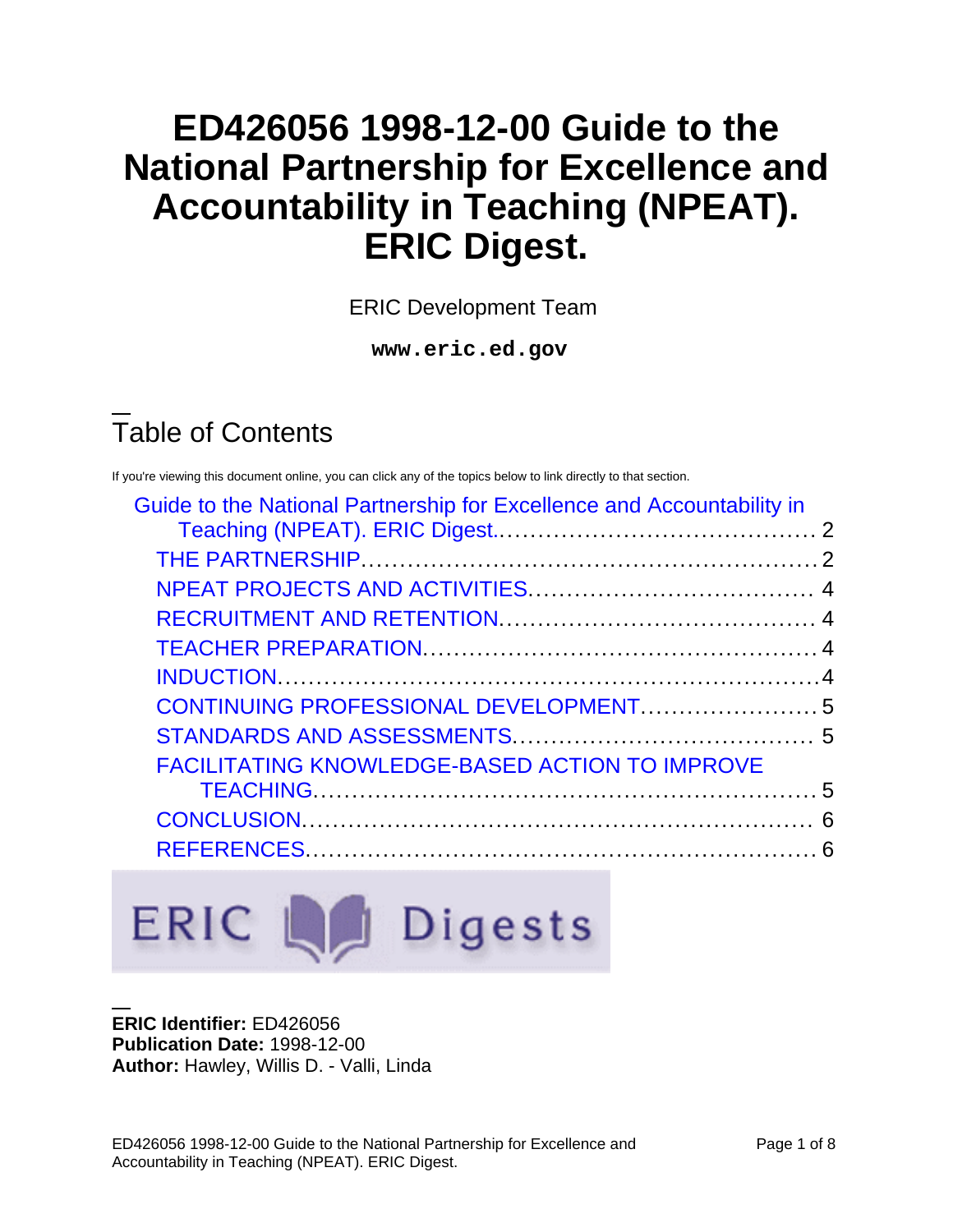#### <span id="page-1-0"></span>**Source:** ERIC Clearinghouse on Teaching and Teacher Education Washington DC. Guide to the National Partnership for Excellence and Accountability in Teaching (NPEAT). ERIC Digest.

THIS DIGEST WAS CREATED BY ERIC, THE EDUCATIONAL RESOURCES INFORMATION CENTER. FOR MORE INFORMATION ABOUT ERIC, CONTACT ACCESS ERIC 1-800-LET-ERIC

All children need excellent teachers. But those who need outstanding teachers most are children placed at risk because of the economic conditions of their families and communities; racial and ethnic discrimination; limited command of English; and physical, emotional, or mental disabilities (National Commission, 1996).

The National Partnership for Excellence and Accountability in Teaching (NPEAT), which is primarily funded by the U.S. Department of Education's Office of Educational Research and Improvement, seeks to place the improvement of teaching at the center of efforts to improve schools (National Commission, 1996). To this end, NPEAT addresses two central problems that impede the development of systemic reforms to improve the quality of teaching: (1) the absence of agreement about effective strategies for improving teaching among those who significantly influence the capabilities and motivation of teachers and the conditions of teaching, and (2) the discontinuity, inconsistency, and misalignment of policies and practices that influence the quality of teaching across the career continuum of teachers. This Digest describes how NPEAT focuses its attention on the best strategies to attract, prepare, retain, and support teachers who serve the nation's neediest students in urban schools.

#### <span id="page-1-1"></span>THE PARTNERSHIP

While many organizations hold membership in NPEAT, the policies that give direction to the partnership are set by a Policy Board composed of representatives from: American Association of Colleges for Teacher Education

American Association of School Administrators

American Council on Education

American Federation of Teachers

Association for Supervision and Curriculum Development

Council for Basic Education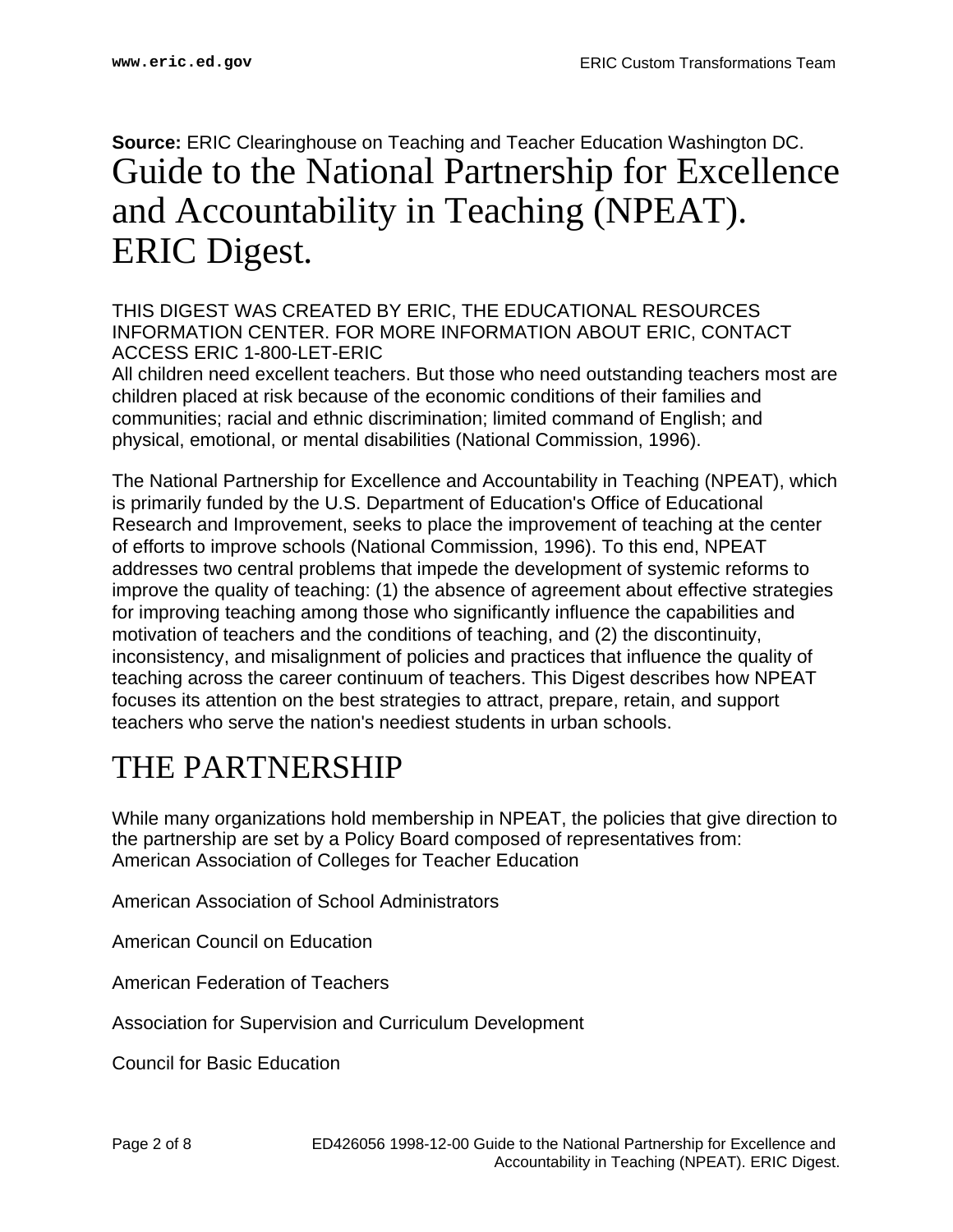Council for Exceptional Children Council of Chief State School Officers Council of the Great City Schools Education Commission of the States "Education Week" The Holmes Partnership International Reading Association National Alliance of Business National Association for the Education of Young Children National Association for Equal Opportunity in Higher Education National Association of Elementary School Principals National Association of Secondary School Principals National Association of State Boards of Education National Board for Professional Teaching Standards National Commission on Teaching & America's Future National Conference of State Legislatures National Council for Teachers of Mathematics National Council for the Accreditation of Teacher Education National Education Association National School Boards Association National Staff Development Council New American Schools Recruiting New Teachers, Inc. Teachers of English to Speakers of Other Languages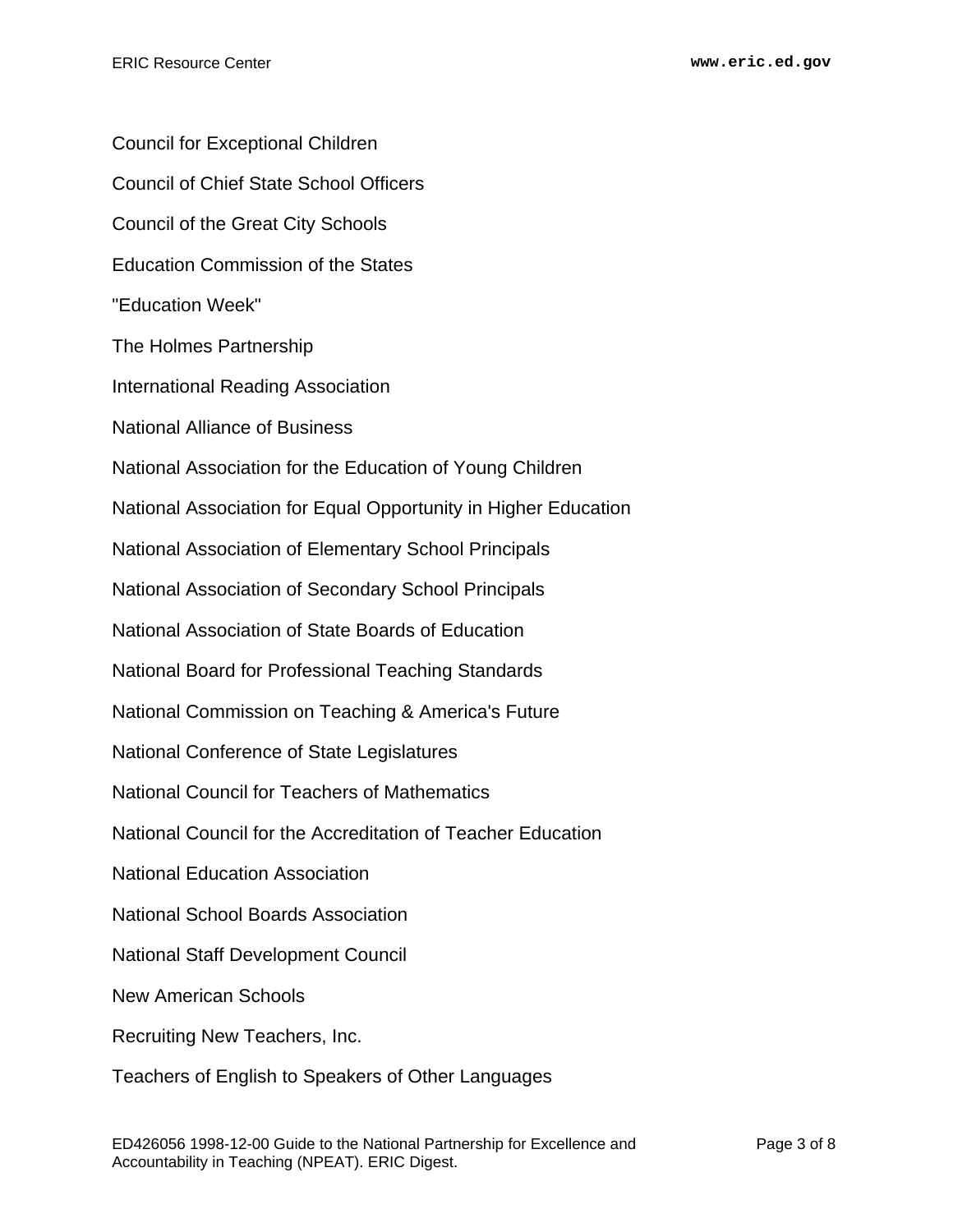### <span id="page-3-0"></span>NPEAT PROJECTS AND ACTIVITIES

The work of NPEAT is organized into Policy & Practice Strands that encompass high-promise strategies for improving teaching: Recruitment and Retention, Teacher Preparation, Induction, Continuing Professional Development, and Standards and Assessments. These strands include an interrelated set of activities: the development of research-based consensus around ideas, principles, and promising policies and practices; the dissemination of knowledge and the support of related action by partners and others; the identification of what we need to know more about; and the conduct of relevant research and development that leads, in turn, to usable knowledge. RECRUITMENT AND RETENTION

#### <span id="page-3-1"></span>NPEAT activities related to recruitment and retention address the following issues: What are the most effective strategies to recruit, admit, and retain students from underrepresented groups and for areas in which there are teacher shortages? What institutional, state, and national policies would change the characteristics of the teaching force? What roles do public schools, community groups, institutions of higher learning, and state policymakers play in obtaining a more talented and diverse population in teaching? What models of recruitment exist in local partnerships and in states that could serve as exemplars for schools and school systems throughout the nation? How can we eliminate the need for emergency certification of unqualified teachers? (Boyer & Baptiste, 1996; Murnane, Singer, Willett, Kemple, & Olsen, 1991; Darling-Hammond & Sclan, 1996; NASBE, 1998)

#### <span id="page-3-2"></span>TEACHER PREPARATION

A second area of work is the development and study of initial teacher preparation programs that ensure that new teachers have the knowledge, skills, and dispositions to effectively teach diverse students. These programs are seen as the mutual responsibility of university liberal arts faculties, education school faculties, and K-12 school faculties where field experiences are undertaken.

Some of the essential questions to which NPEAT is seeking answers are: How can the commitment of colleges and universities to the preparation of teachers be strengthened? Does designing teacher education programs around national standards improve teachers' effectiveness--especially those who work in high-risk schools? How can teacher education candidates be taught to use technology to facilitate student learning? How can colleges and universities be held accountable for the quality of the teachers they prepare? How do the processes and cultures of professional development schools influence teacher and student learning? (Holmes Group, 1990; Roth, 1999)

### <span id="page-3-3"></span>INDUCTION

Arguably, improving the successful induction of new teachers into the profession would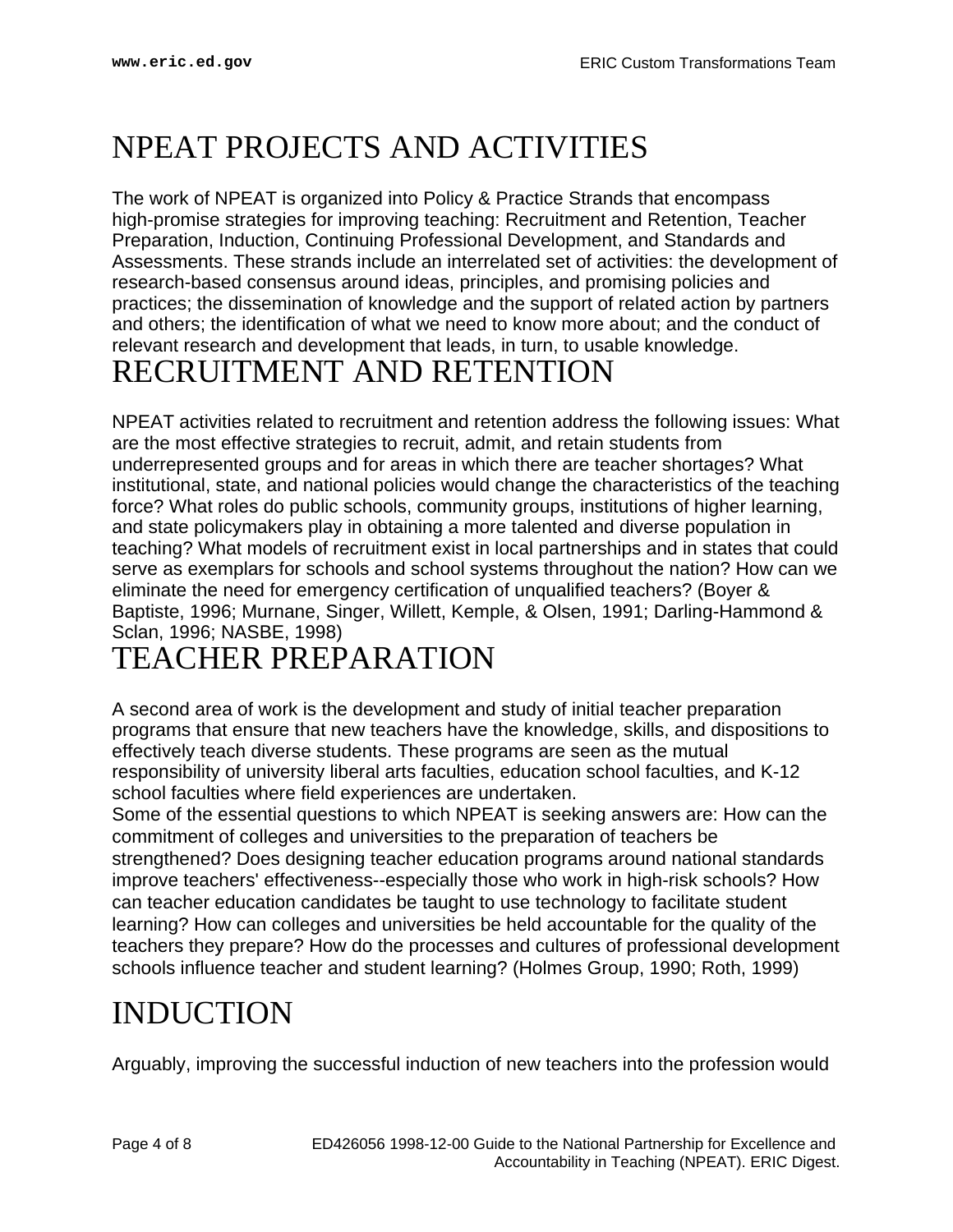be the single most cost-effective strategy for improving teaching. Investment in sound recruitment strategies and initial preparation programs that draw capable individuals into teaching will be wasted unless schools are structured to make use of new teachers' talents and sustain their commitment. Thus, NPEAT is investigating induction programs for novice teachers that enhance their capabilities and commitments to teaching. These include year-long intern or residency programs and various types of mentored learning experiences (Huling-Austin, 1990; Feiman-Nemser & Parker, 1992).

#### <span id="page-4-0"></span>CONTINUING PROFESSIONAL DEVELOPMENT

Professional development may enhance teacher knowledge and motivation. But unless the conditions of work make possible new approaches to teaching, teachers are unlikely to change their classroom practice (Hawley & Rosenholtz, 1985; Little, 1993; Darling-Hammond & McLaughlin, 1995; Fullan, 1994; Sykes & Darling-Hammond, 1999). Therefore, NPEAT focuses attention on how schools can be restructured to simultaneously foster teacher learning and student learning. The fundamental questions asked in this set of activities are: What is the relationship between teacher and student learning? What and how do teachers learn throughout their careers? How can schools be restructured to improve teaching and learning?

#### <span id="page-4-1"></span>STANDARDS AND ASSESSMENTS

New standards for teaching are a promising lever for transforming teacher education and professional development, and ultimately teaching and learning. Standards have the potential to clearly link teacher learning opportunities from teacher preparation programs through career-long education and to ensure that students are taught by teachers who are knowledgeable and competent (Darling-Hammond, Wise, & Klein, 1995; Wilson & Ball, 1996).

NPEAT research and development seeks to guarantee that standards and assessments really measure teachers' effectiveness with students and that new assessments are fair and appropriate. Equally important are NPEAT studies that seek to understand what kinds of learning opportunities teachers need in order to meet these demanding new standards and what kinds of teaching contexts support competent and accomplished teaching.

#### <span id="page-4-2"></span>FACILITATING KNOWLEDGE-BASED ACTION TO IMPROVE TEACHING

A large part of the reason the nation fails to provide highly qualified teachers for all its children is the misalignment of the principal influences on the teaching profession--including university degree requirements, union contracts, license requirements, certification standards, tenure requirements, public perception of the teacher's work, in-service requirements, salary and reward structures, and leadership practices. Therefore, in all its work, NPEAT focuses on understanding and facilitating effective partnerships that seek to enhance the quality of teaching.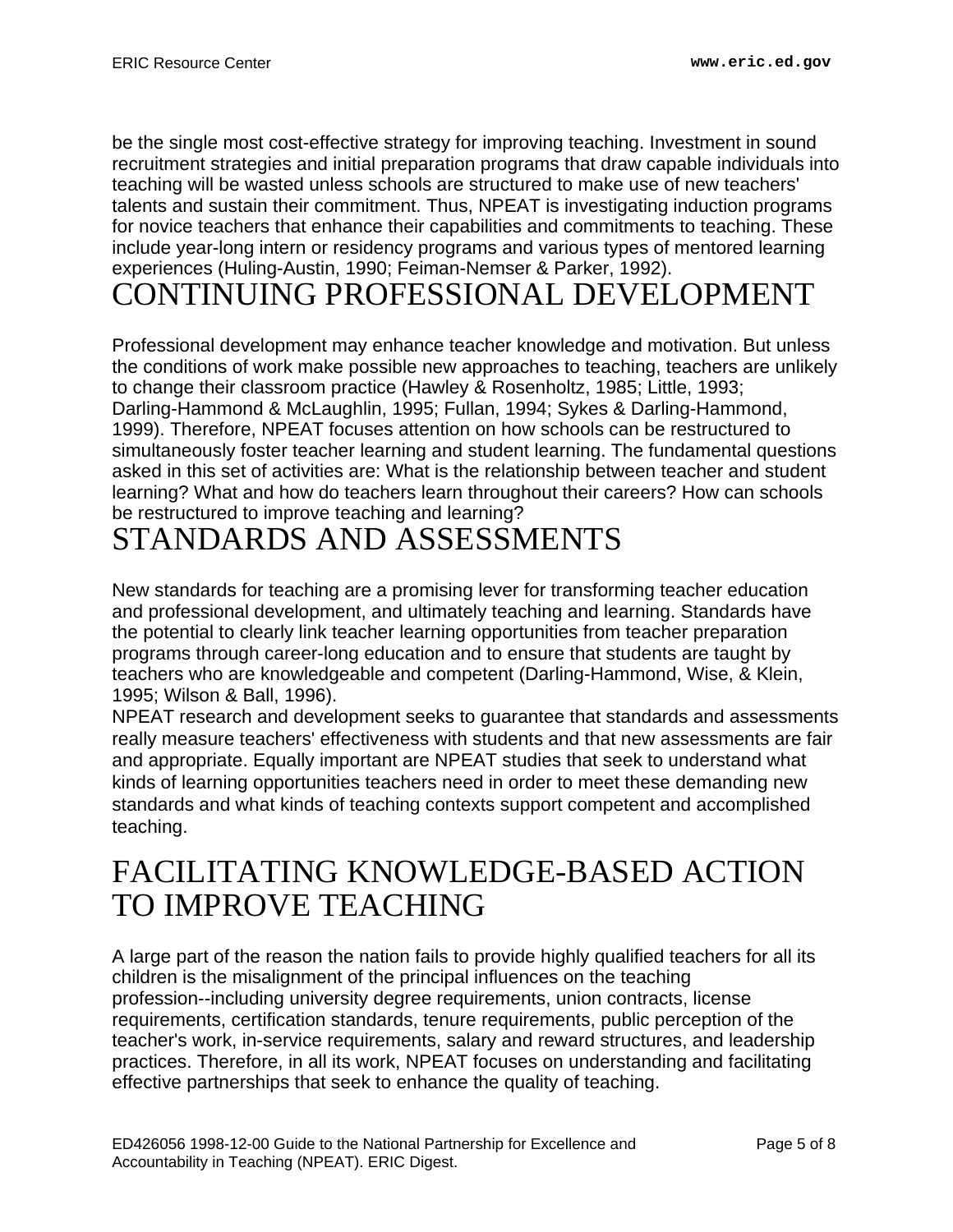To that end, NPEAT engages in several types of activities that encourage and support the implementation of effective policies and practices. The various strategies to foster the use of knowledge to achieve systemic reforms that NPEAT employs include the collaborative ways it designs and conducts research; publications by NPEAT and its partners; workshops, conferences and teleconferences; the development of models of effective practice and learning materials for use in professional development; technical assistance; and the support of knowledge-based collaborative action.

While pursuing these strategies, NPEAT will make extensive use of telecommunications. Persons and organizations interested in the improvement of teaching can participate in a National Dialogue on the Improvement of Teaching through NPEAT's Web site (www.npeat.org). The dialogue identifies the characteristics of effective policies and practices, summarizes the relevant research, and provides examples of programs that work and references to sources of support. The National Dialogue and information about all of NPEAT's activities and findings from its research are available on the web site.

#### <span id="page-5-0"></span>**CONCLUSION**

NPEAT's goal is to ensure that America will provide all students with their educational birthright: access to competent, caring teachers. NPEAT's work is focused on a set of strategies that hold promise for continuously improving the quality of teaching. Knowledge from research and the wisdom of practice is used to develop consensus about principles and guidelines for the design of improved policy and practices. As NPEAT supports the implementation of effective strategies it also studies variations in their impact. This, in turn, yields new topics for research and strengthens the foundation for the continuous improvement of teaching.

#### <span id="page-5-1"></span>REFERENCES

Boyer, J., & Baptiste, Jr., H. P. (1996). The crisis in teacher education in America: Issues of recruitment and retention of culturally different (minority) teachers. In J. Sikula (Ed.), HANDBOOK OF RESEARCH ON TEACHER EDUCATION (2nd ed.) (pp. 779-794). New York: Macmillan. ED 400 230

Darling-Hammond, L., & McLaughlin, M. W. (1995). Policies that support professional development in an era of reform. PHI DELTA KAPPAN, 76(8), 597-604. EJ 501 259

Darling-Hammond, L., & Sclan, E. M. (1996). Who teaches and why: Dilemmas of building a profession for twenty-first century schools. In J. Sikula (Ed.), HANDBOOK OF RESEARCH ON TEACHER EDUCATION, (2nd ed.) (pp. 67-101). New York: Macmillan. ED 400 230

Darling-Hammond, L., Wise, A., & Klein, S. (1995). A LICENSE TO TEACH: BUILDING A PROFESSION FOR 21ST-CENTURY SCHOOLS. Boulder: Westview Press.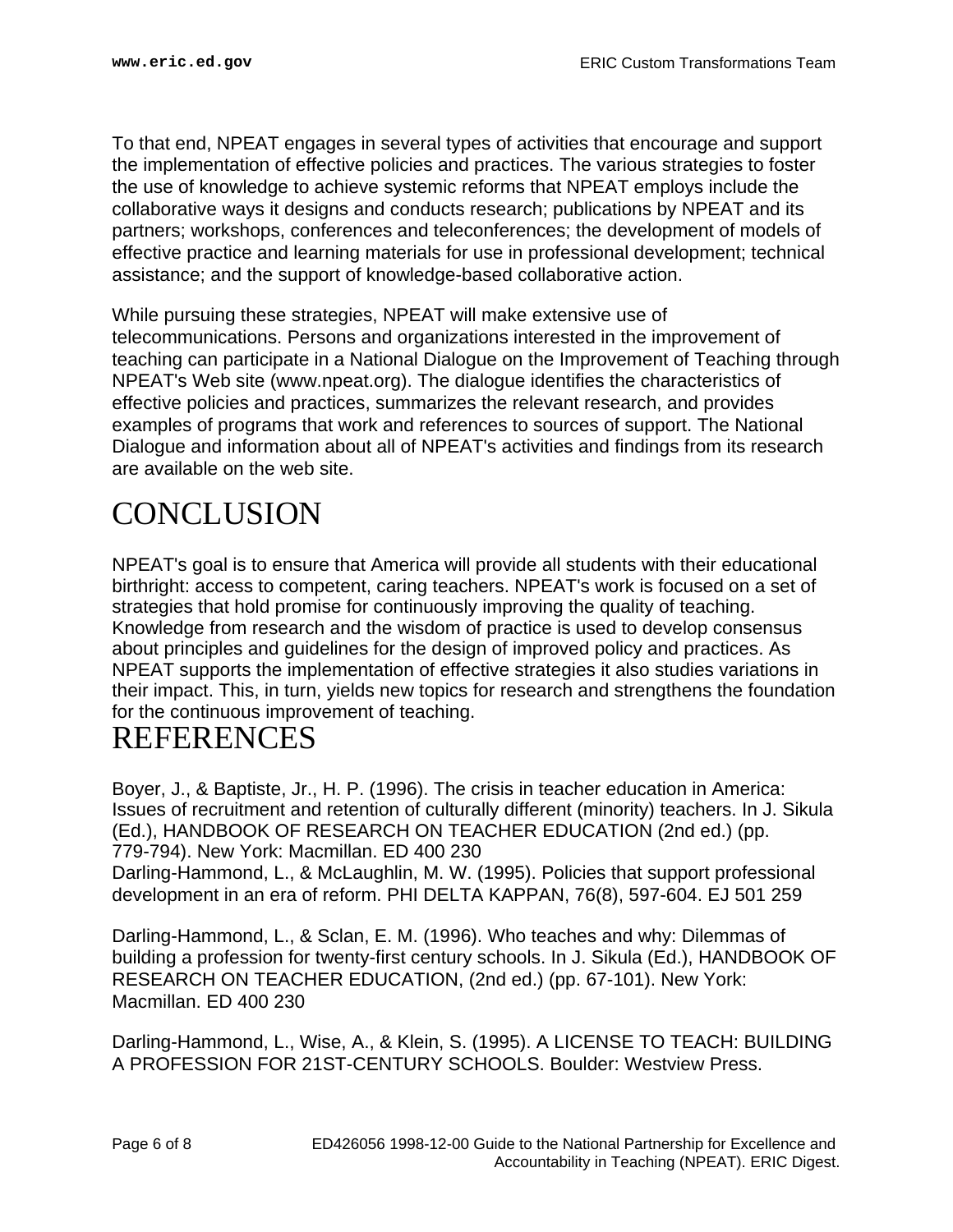Feiman-Nemser, S., & Parker, M. B. (1992). MENTORING IN CONTEXT: A COMPARISON OF TWO U.S. PROGRAMS FOR BEGINNING TEACHERS (NCRTL Special Report). East Lansing, MI: National Center for Research on Teacher Learning. ED 346 091

Fullan, M. (1994). CHANGE FORCES: PROBING THE DEPTHS OF EDUCATIONAL REFORM. Bristol, PA: Falmer Press. ED 373 391

Hawley, W., & Rosenholtz, S. (1985). Good schools: What research says about improving student achievement. PEABODY JOURNAL OF EDUCATION, 61(4), 1-178. EJ 314 588

Holmes Group. (1990). TOMORROW'S SCHOOLS: PRINCIPLES FOR THE DESIGN OF PROFESSIONAL DEVELOPMENT SCHOOLS. East Lansing, MI: Author. ED 328 533

Huling-Austin, L. (1990). Teacher induction programs and internships. In W. R. Houston (Ed.), HANDBOOK OF RESEARCH ON TEACHER EDUCATION: A PROJECT OF THE ASSOCIATION OF TEACHER EDUCATORS (pp. 535-548). New York: Macmillan. ED 318 735

Little, J. W. (1993). Teachers' professional development in a climate of educational reform. EDUCATIONAL EVALUATION AND POLICY ANALYSIS, 15(2), 129-151. EJ 466 295

Murnane, R., Singer, J., Willett, J., Kemple, J., & Olsen, R. (1991). WHO WILL TEACH? POLICIES THAT MATTER. Cambridge, MA: Harvard University Press.

NASBE Study Group. (1998). THE NUMBERS GAME: ENSURING QUANTITY AND QUALITY IN THE TEACHING WORKFORCE. Alexandria, VA: National Association of State Boards of Education.

National Commission on Teaching & America's Future. (1996). WHAT MATTERS MOST: TEACHING FOR AMERICA'S FUTURE. New York: Author. ED 395 931

Roth, R. A., (Ed.). (1999). THE ROLE OF THE UNIVERSITY IN THE PREPARATION OF TEACHERS. Philadelphia: Falmer Press.

Sykes, G., & Darling-Hammond, L. (Eds.). (1999). HANDBOOK OF TEACHING AND POLICY: TEACHING AS A LEARNING PROFESSION. San Francisco: Jossey-Bass.

Wilson, S. M., & Ball, D. L. (1996). Helping teachers meet standards: New challenges for teacher educators. ELEMENTARY SCHOOL JOURNAL, 97(2), 121-138. EJ 534 687

----------